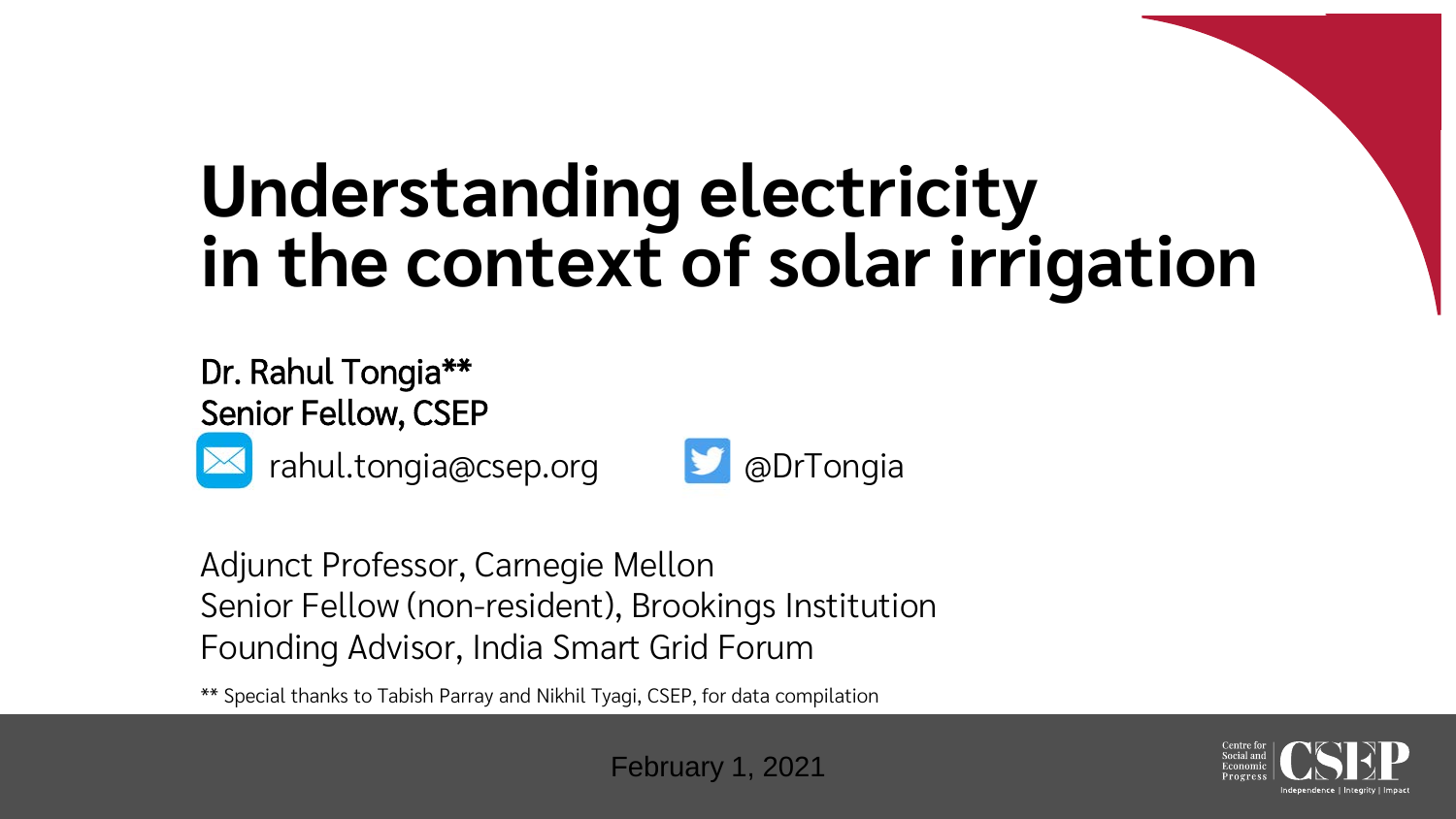#### **There are multiple transitions (transformations) underway**

- It's NOT just about "decarbonization"
- Move away from *liquid* fossil fuels in transportation
	- EVs
	- Gas (?interim)
	- Hydrogen (?green hydrogen)
- Grid of the future
	- More decentralized
	- Digital
- Changing role and power of consumers
	- Flexible
	- Prosumers
- Rise of Markets

#### BUT THE TIME CONSTANTS VARY, by country and by application

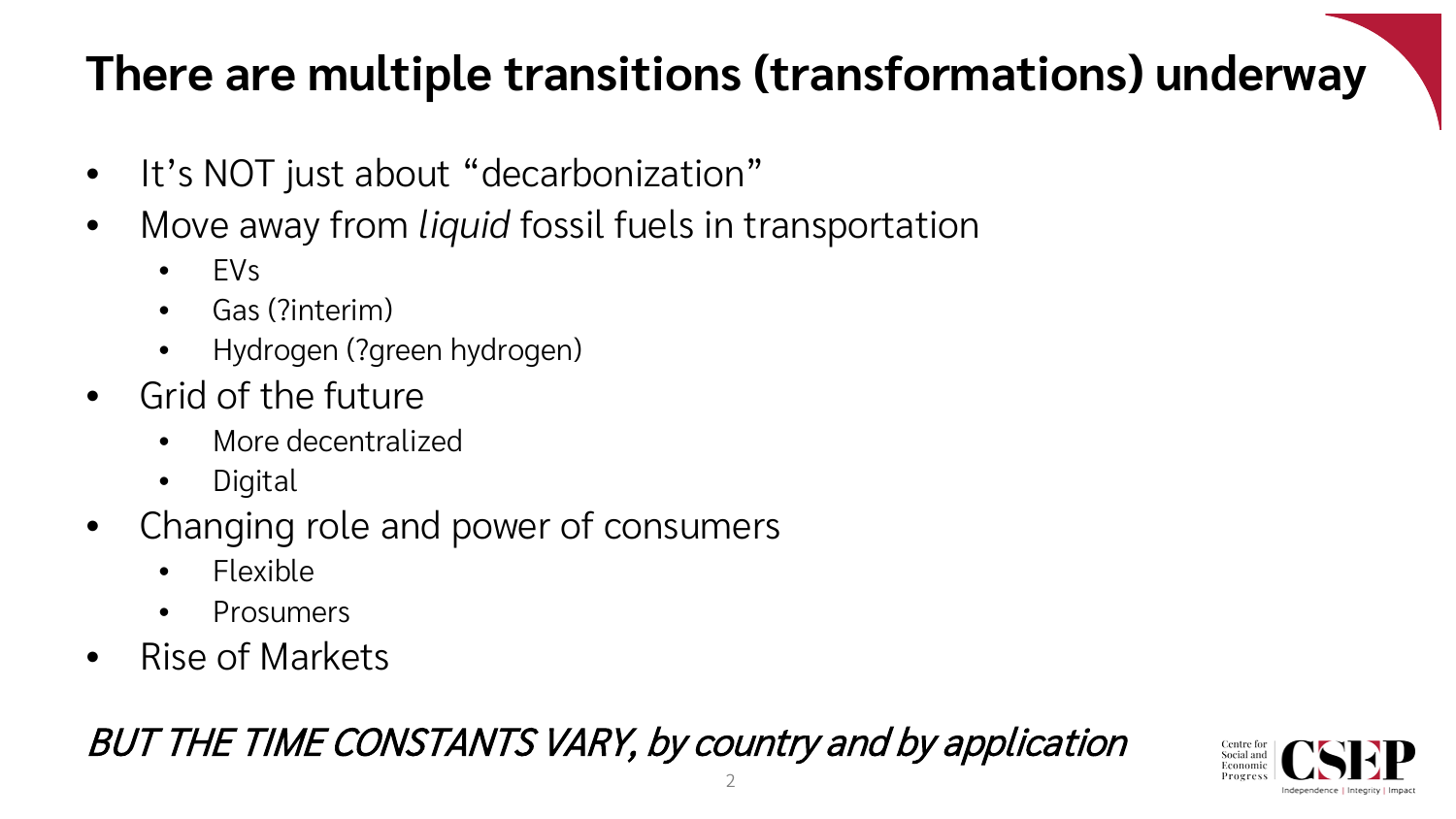### **Realities of electricity**

- Most important form of energy for India and many LDCs
	- Low heating demand
	- Limited personal transportation use thus far
- India: Coal dominates supply by far
	- Even with no new coal plants\*\*, in 2030 half of electricity is still coal
- The AC grid is an enormous *coupled* system
	- $Real-time balancing:$  Supply = Demand + Losses
- History: economies of scale  $\rightarrow$  centralization
- India's older problem of raw deficit is over
	- Older solution to all problems was "more supply"
	- Need is kW (capacity) at the right time, not kWh (energy) per se

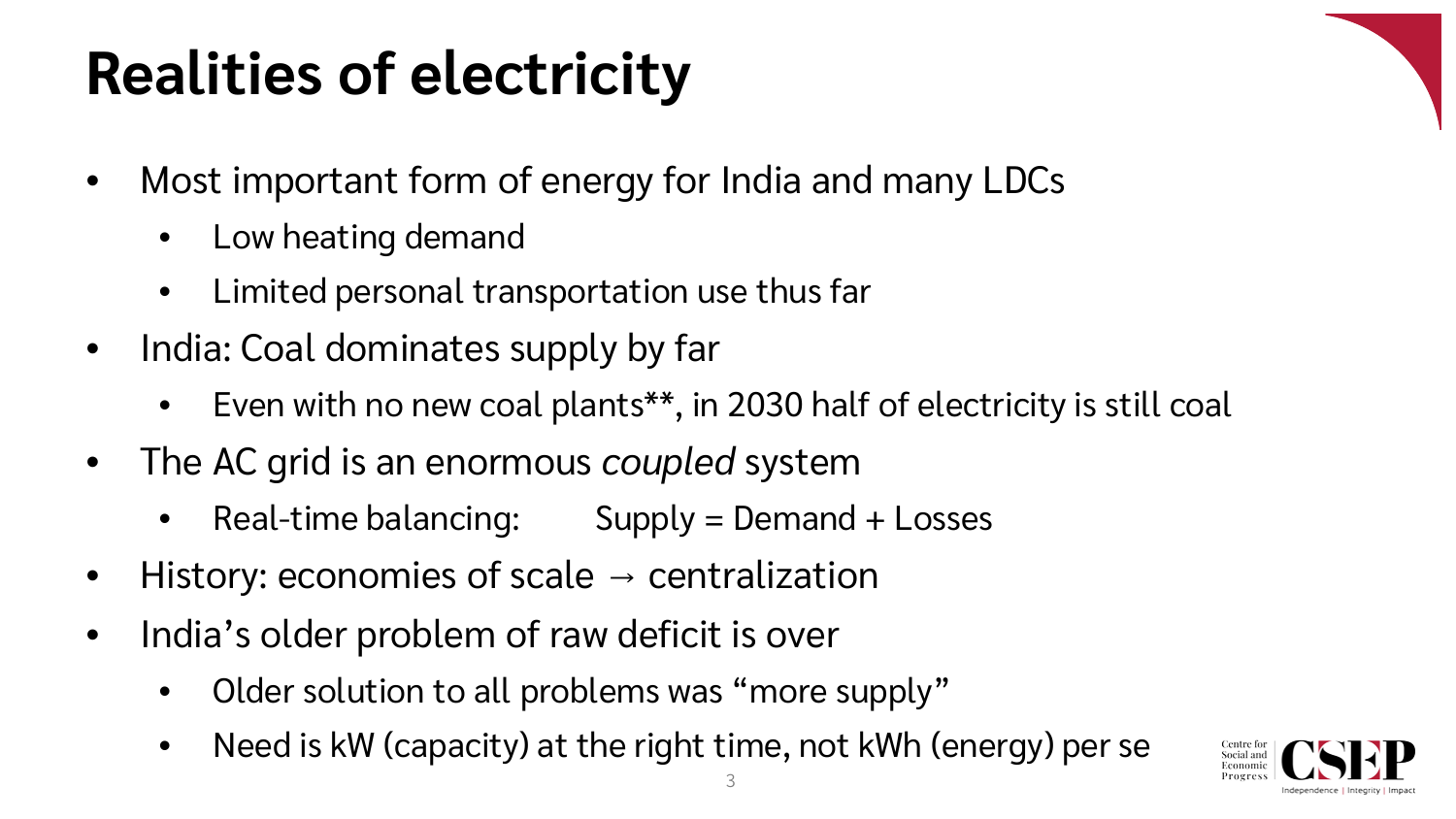### **Reality is a complex intersection**

- We tend to think in terms of quantity vs. price
	- Are prices  $=$  ~cost?
- The system used to be costs-plus regulated
	- Now growing use of "markets"
- But social welfare redistribution remains key part of regulations
	- Different consumers are viewed differently
	- There are also supply-side distortions
		- Externalities of fossil fuels
		- Support for RE

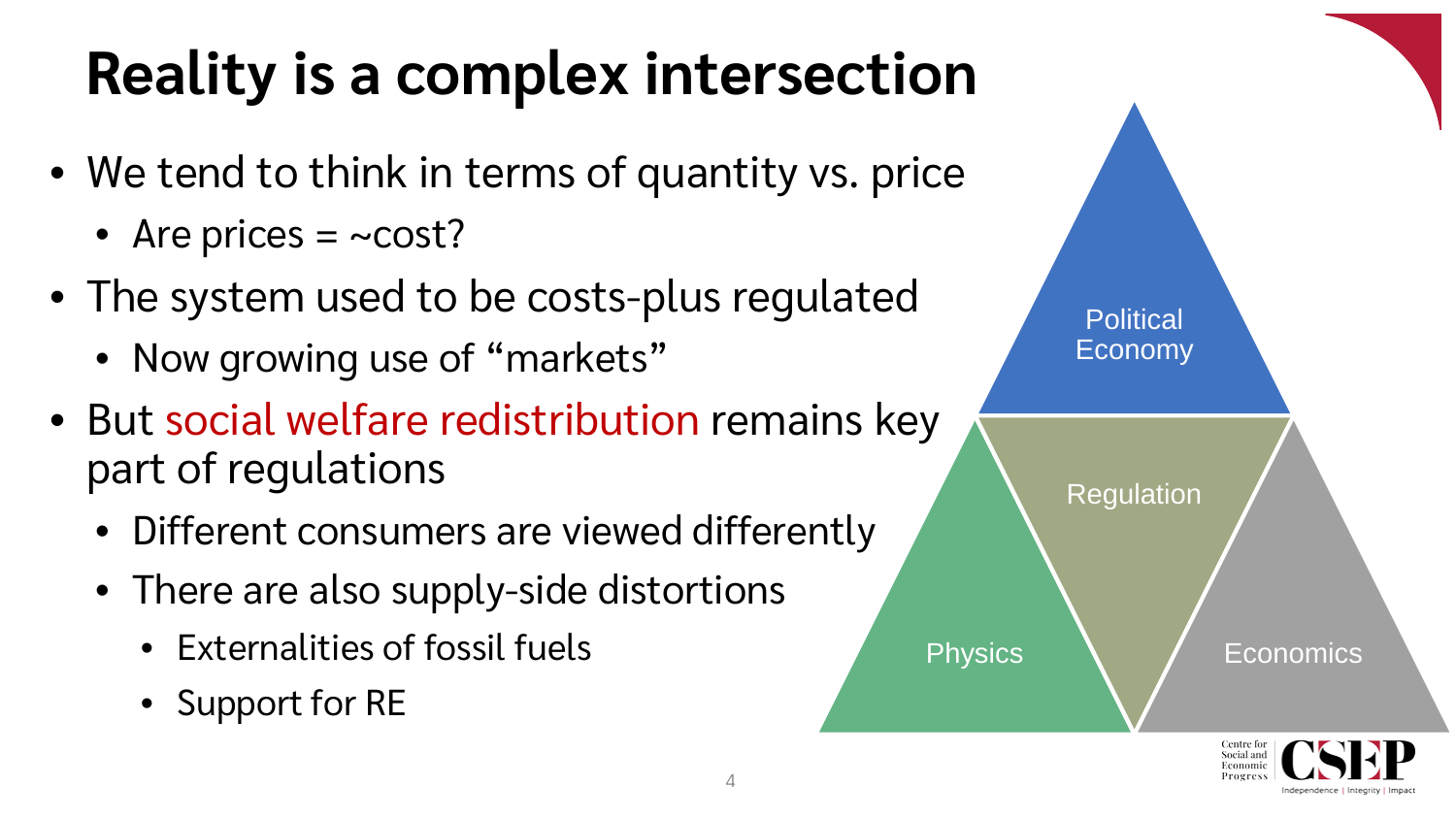#### **Segment-wise Billing, Cost & Volume**



Independence | Integrity |

Progress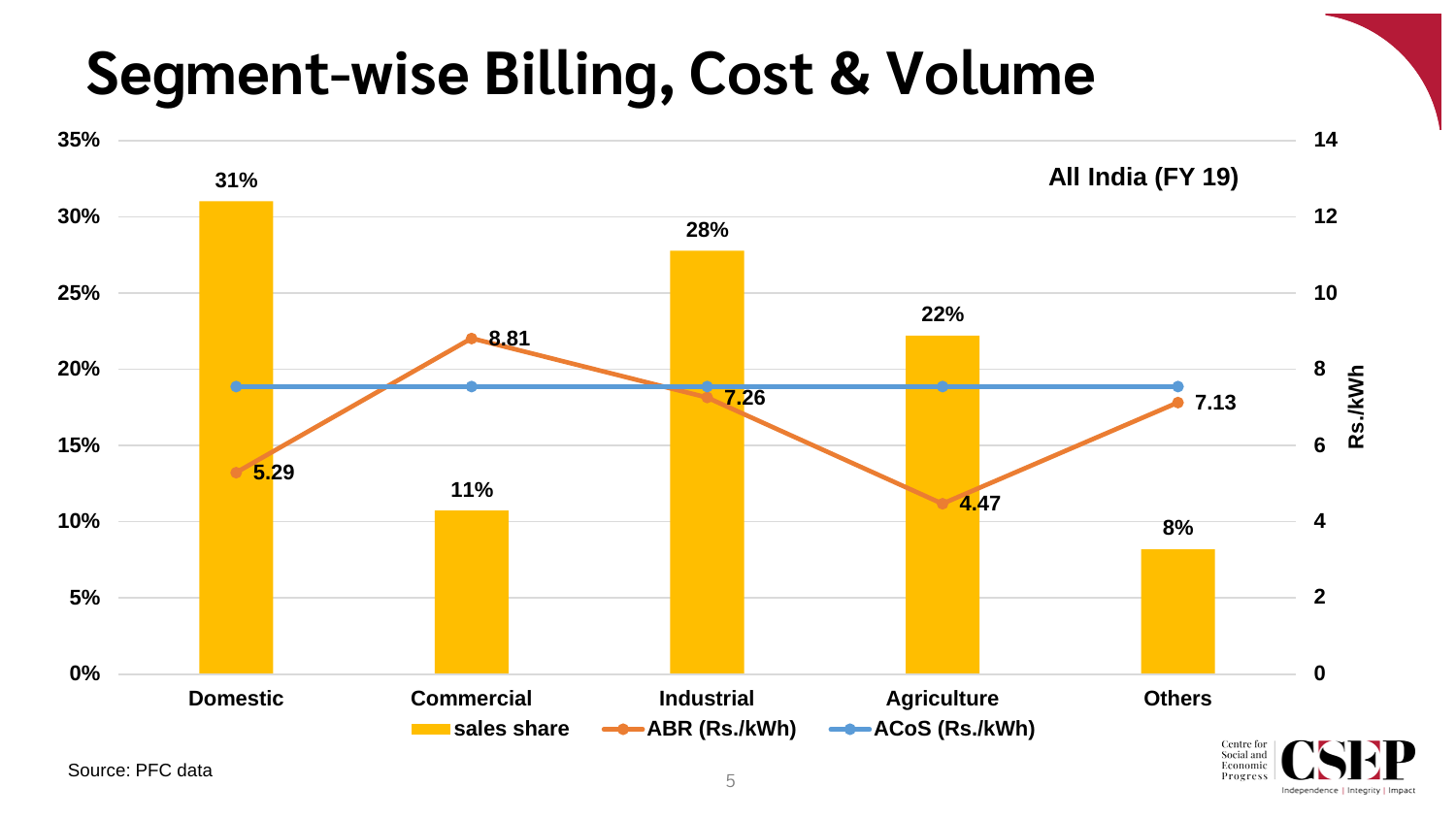#### **DISCOM Wise Agriculture ABR (FY-19)**



Source : Compiled from SERC Tariff Orders (FY19)

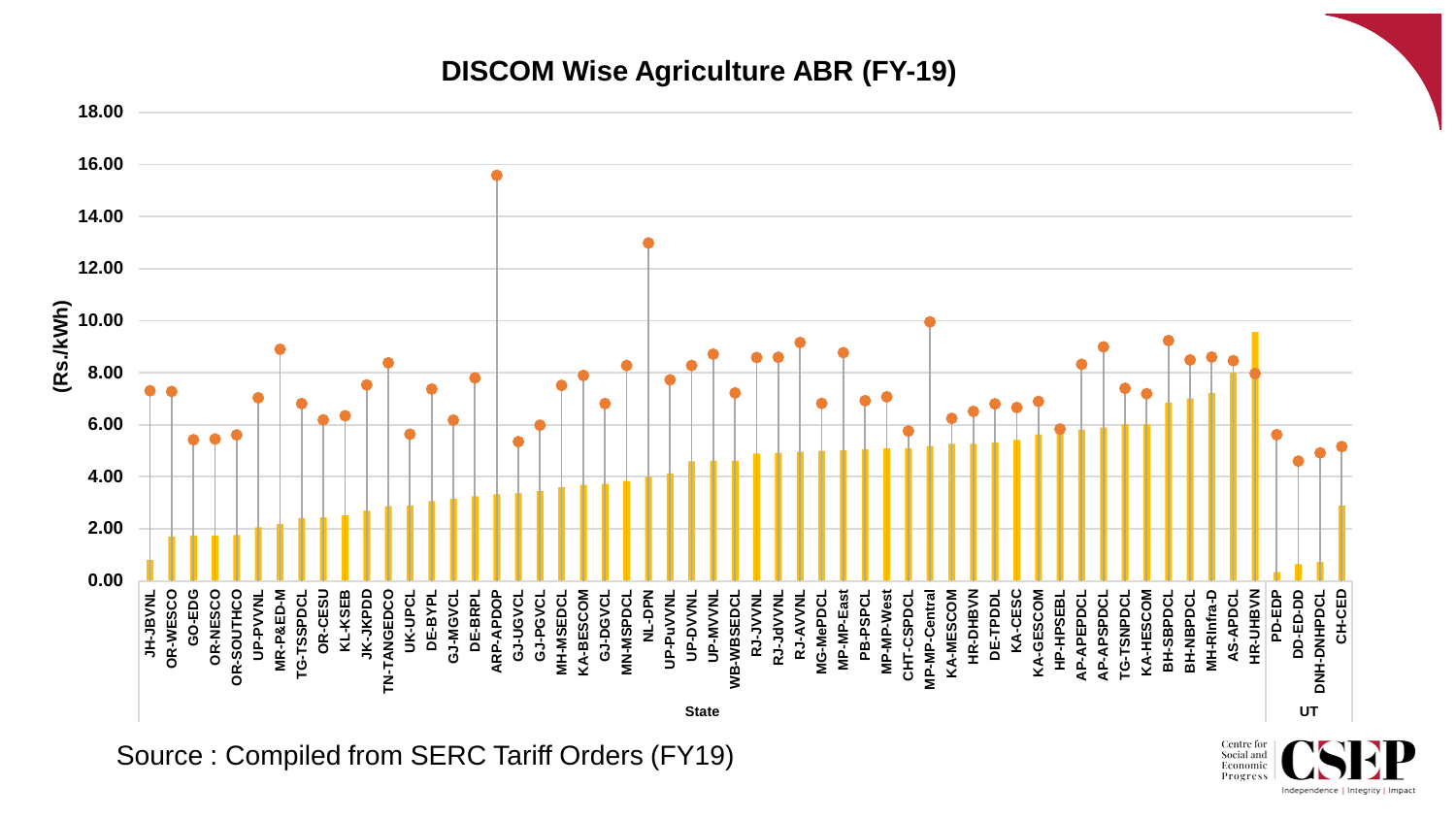## **Realities of agriculture power pricing**

- The prices shown are as per REGULATOR
	- Farmers may pay less thanks to subsidies by the state(s) often free
	- Subsidies after tariffs are not captured or easily compiled (PFC data only show the billing)
		- Avg. Cost of Supply (ACos): 7.55 Rs./kWh
		- Total ABR without subsidy: 4.98 Rs./kWh
		- Total ABR with subsidies: 6.13 Rs./kWh (PFC Data); ~6.18 per tariff order compilations
- Bad equilibrium
	- Utilities lose money for each kWh "sold"
	- Farmers have little incentive to be efficient
	- Utilities inflate agricultural consumption as it's mostly unmetered
		- Hide other losses
		- Get revenues from states

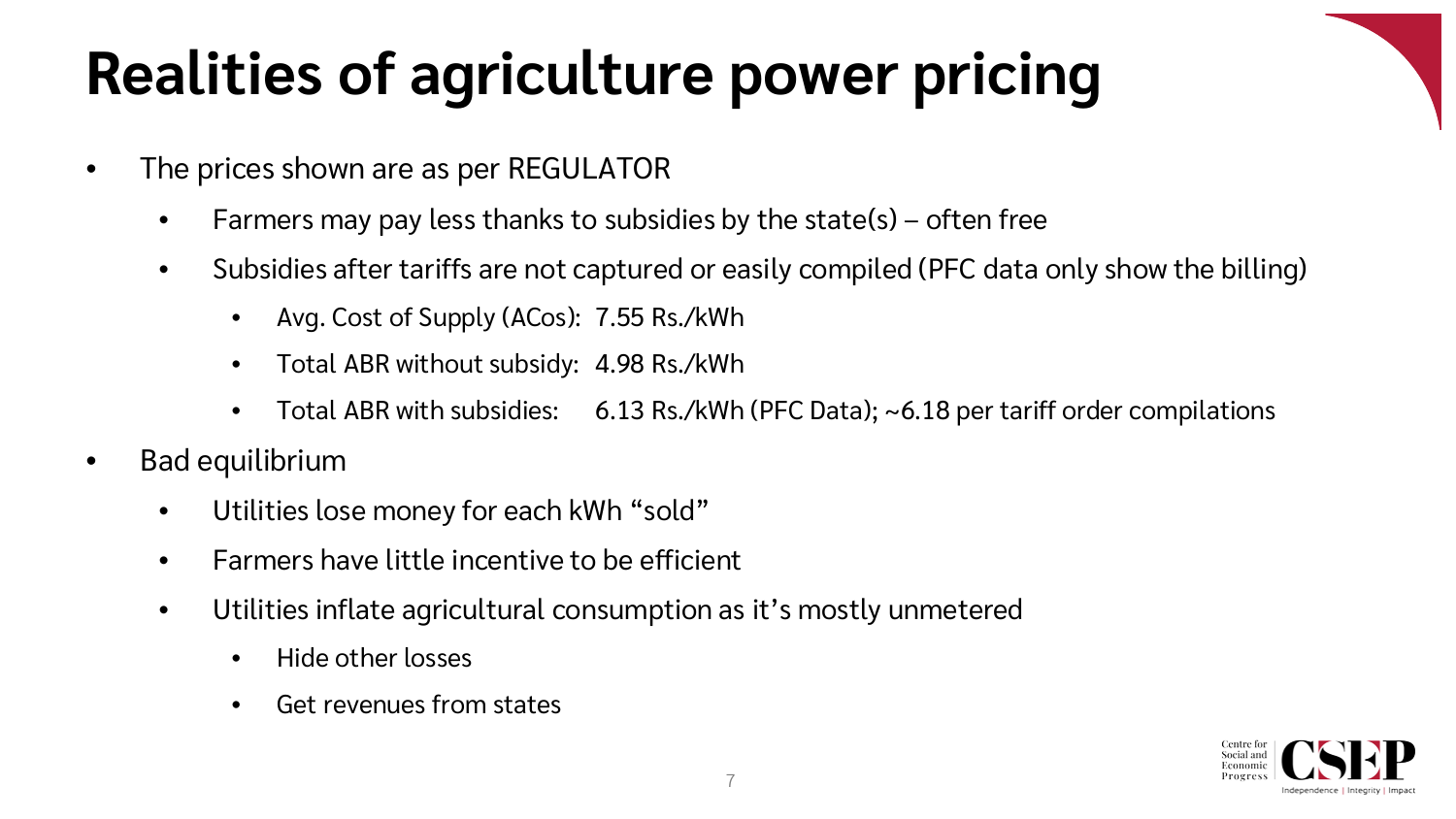## **FY 2014-15 Agriculture Electricity Consumption**

|                                   | <b>India</b> | <b>Pakistan</b> | <b>Nepal</b> | <b>Bangladesh</b> |
|-----------------------------------|--------------|-----------------|--------------|-------------------|
| <b>Share of usage</b>             | 18.78%       | 9.72%           | 2.81%        | 4.13%             |
| <b>Actual Agric (GWh)</b>         | 168,913      | 5,985           | 81.41        | 1,636             |
| <b>Total Consumption</b><br>(GWh) | 899,232      | 62,846          | 3,873        | 39,624            |

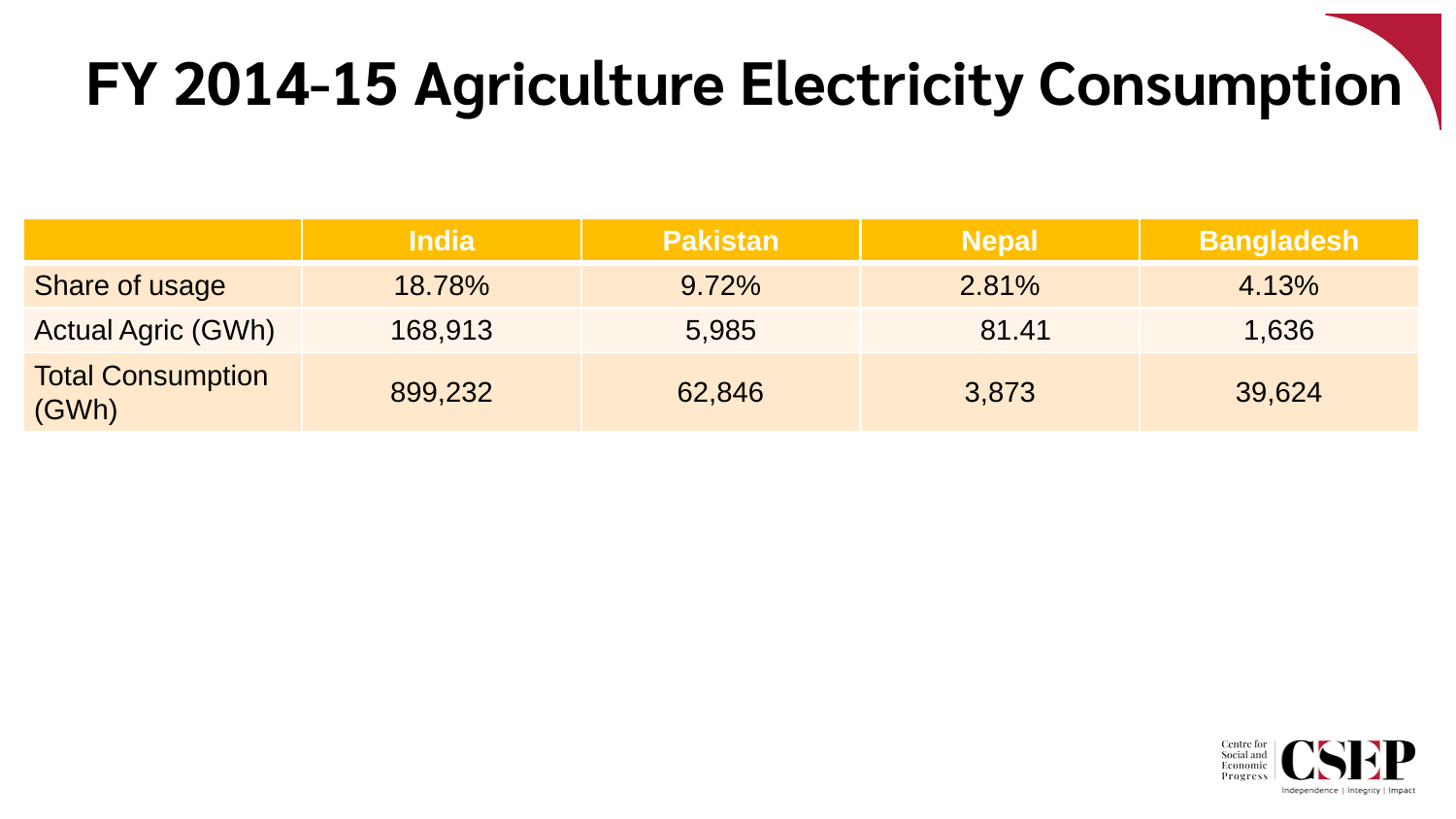

#### Category-wise % Shares in Electricity Consumption in various Countries -2016

Source: - International Energy Agency (IEA) except India

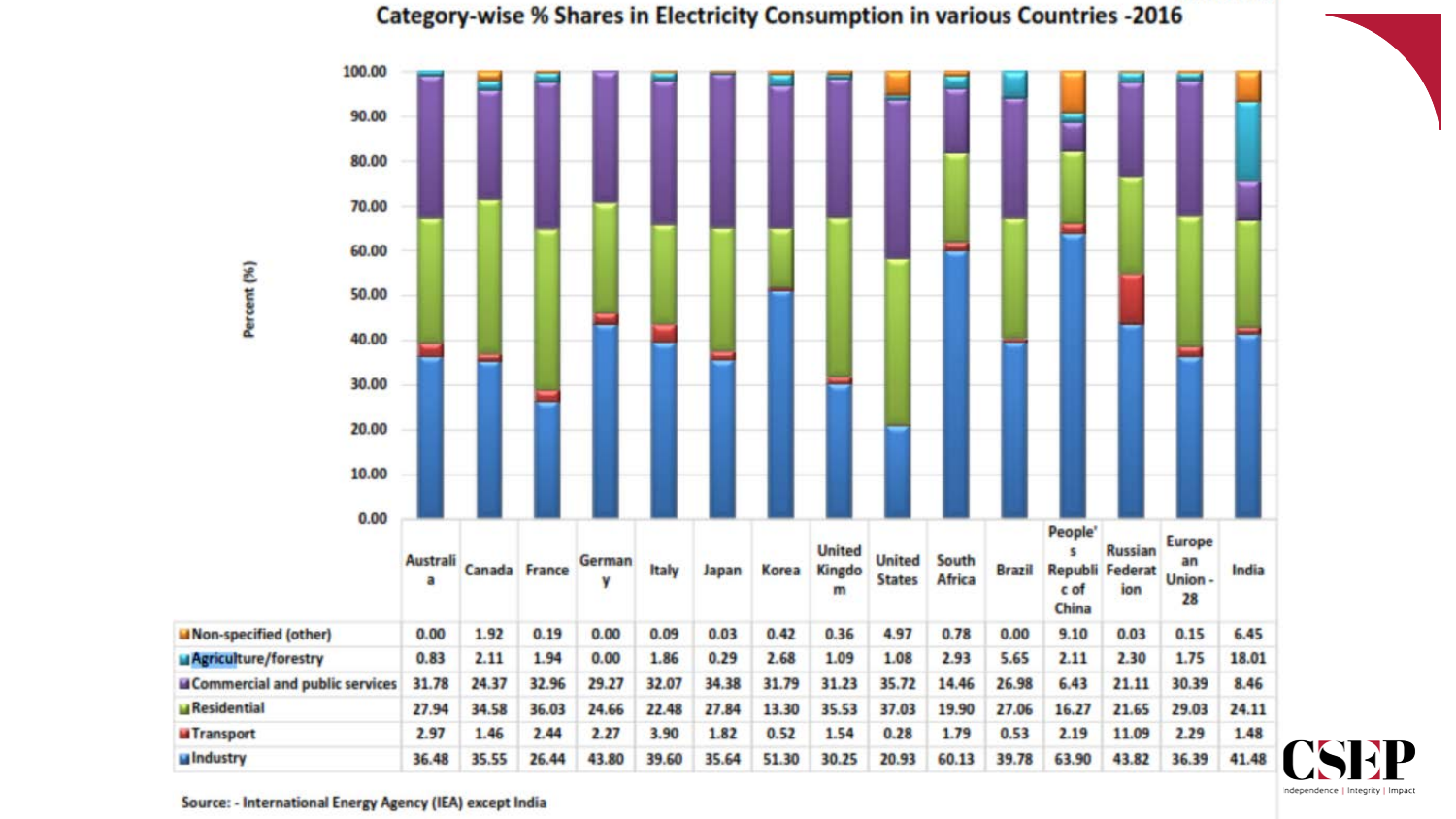

Source: - International Energy Agency (IEA) except

Independence | Integrity | Impact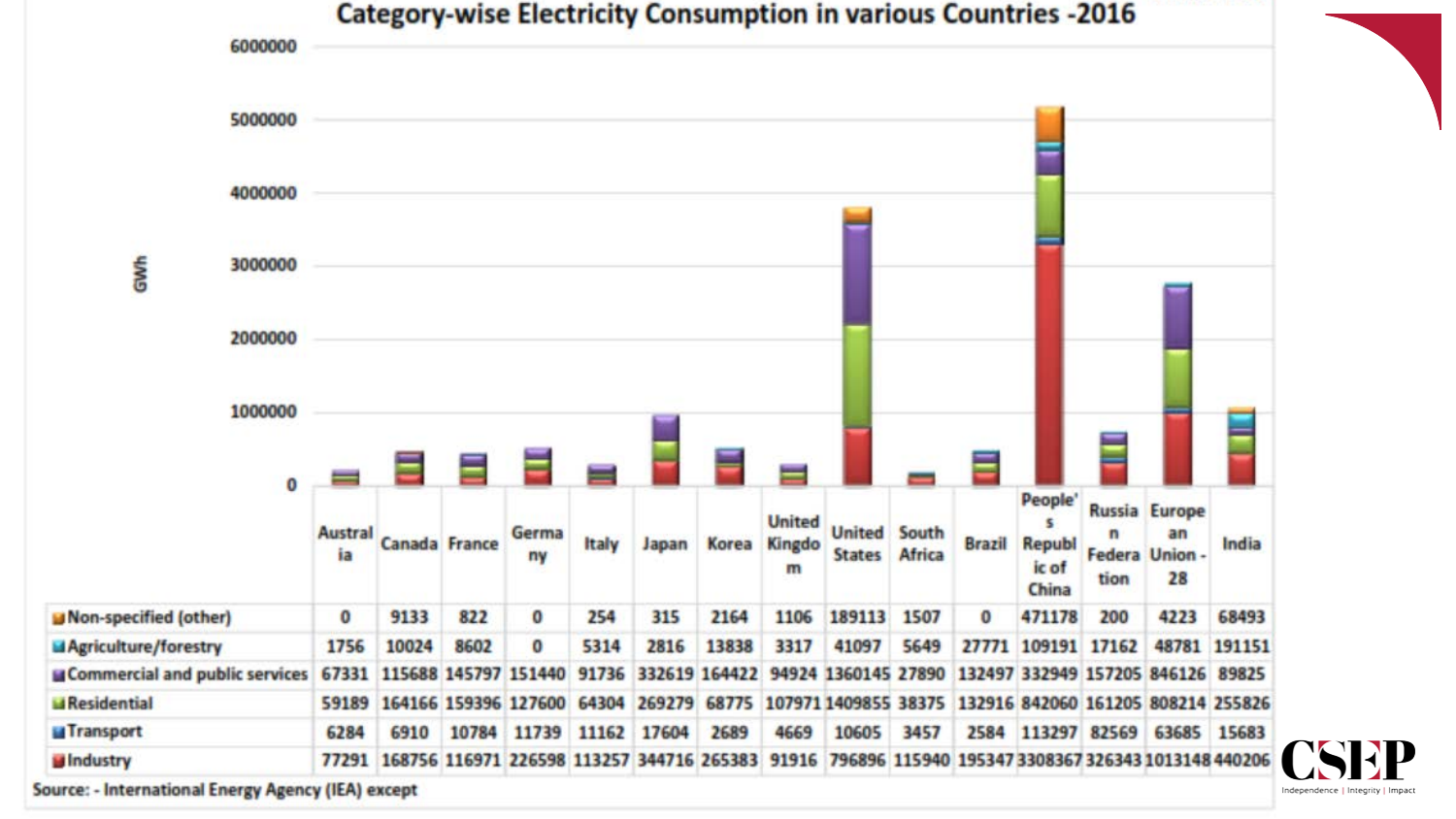## **The promise of solar agricultural use**

- No battery required (unlike supply-side solar general options)
	- Agric. demand can be shifted
- Old C.W. off peak is middle of the night
	- If we apply concept of "net demand", off-peak will soon be mid-day
- But the long term value of RE? As RE rises
	- Marginal value declines
	- Marginal cost of integration rises

*Giving solarized water doesn't change this much (only shows up as negative demand)*

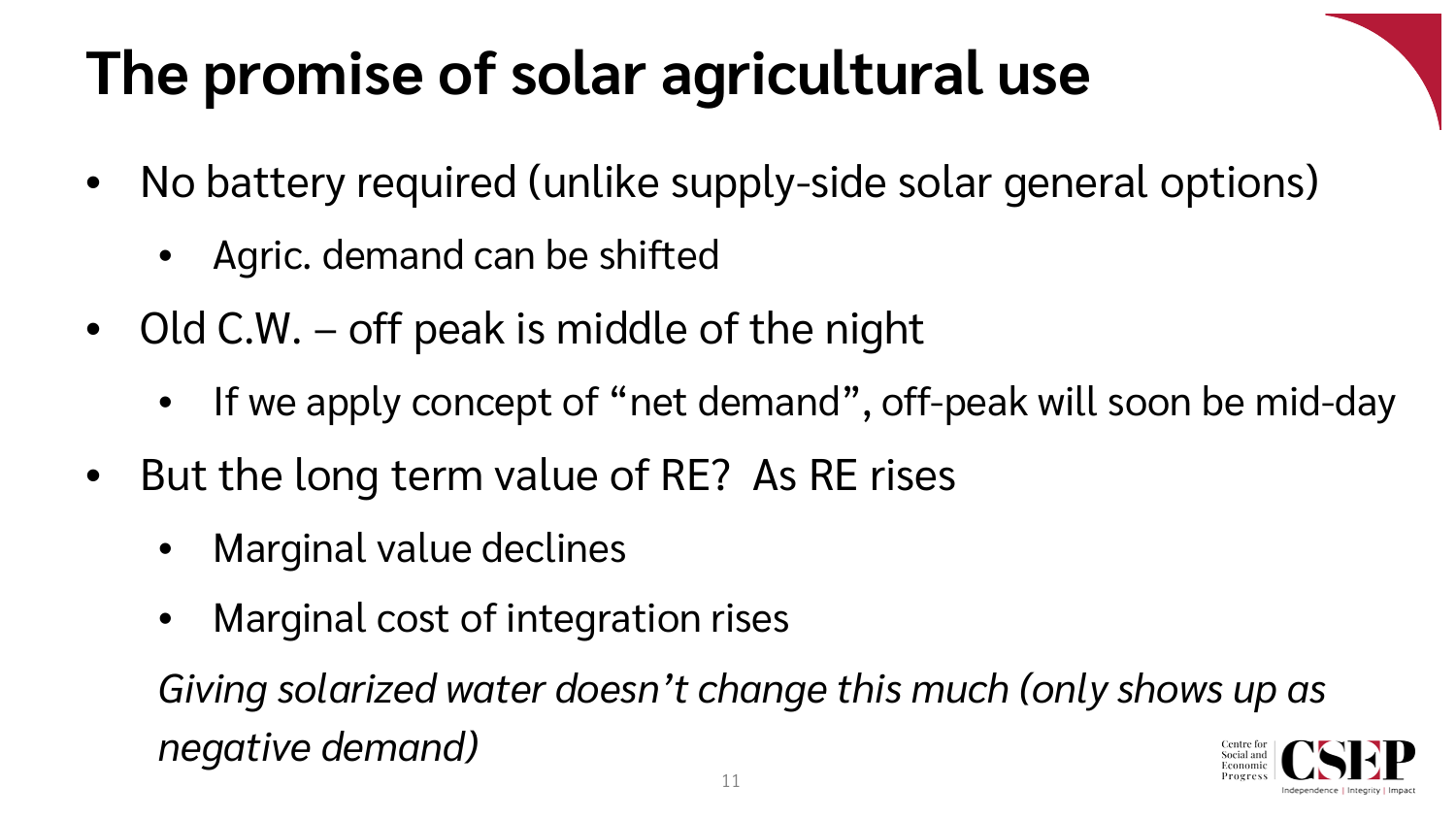#### **Time of Day matters: Last week India hit record demand…in the AM thus far**





Source: Underlying Data from MERIT India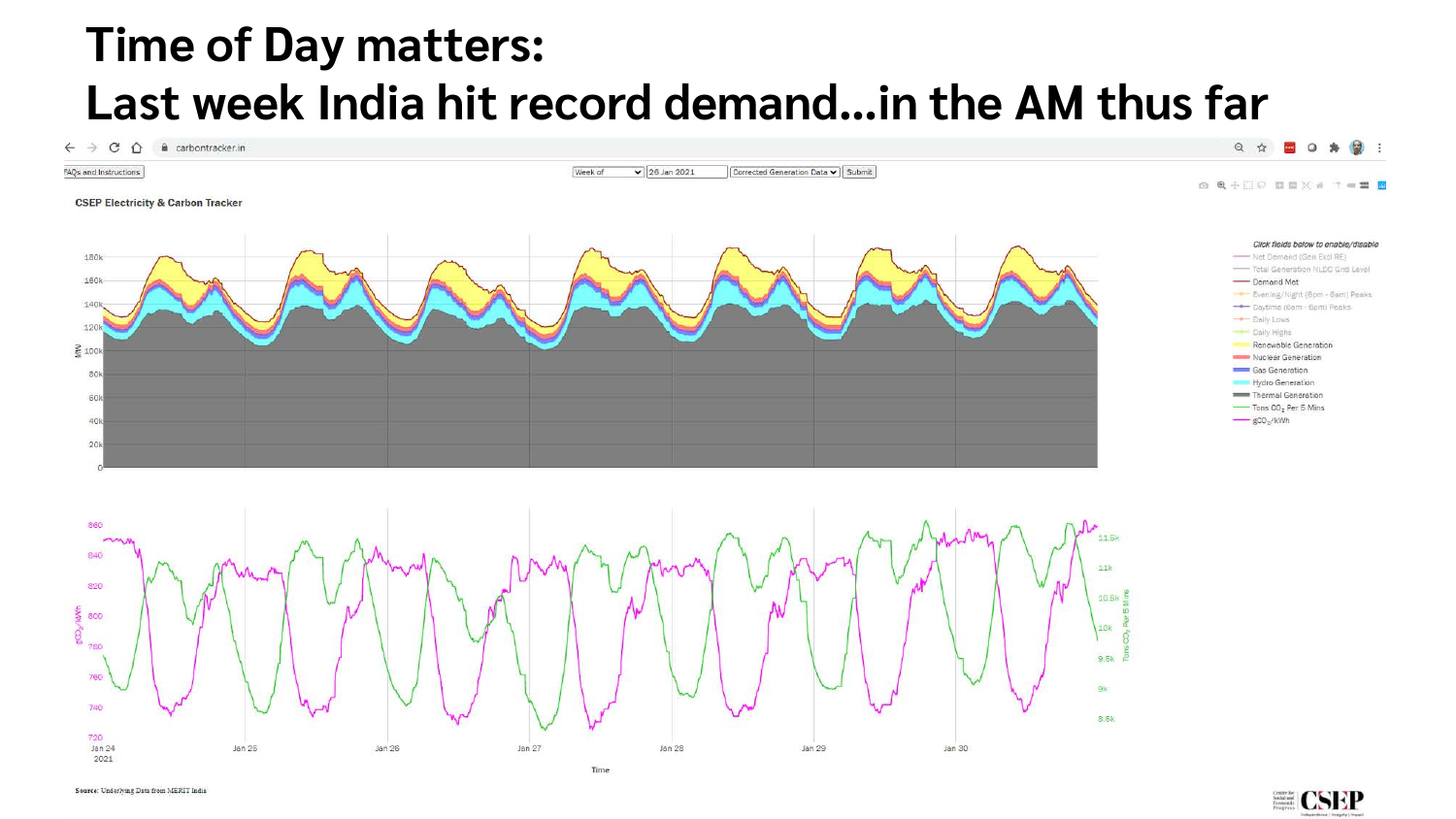## **3 different models of Solarizing agriculture**

- Where do you put the solar?
	- Anywhere, via feeder control Karnataka model
	- Feeder level Maharashtra model
	- At the edge (earlier) Rajasthan model
- The other key differences boil down to who owns it, in/out energy at what terms, and thus who benefits?
	- Feed in tariffs are very contentious
	- "self use" is insufficient to price and size

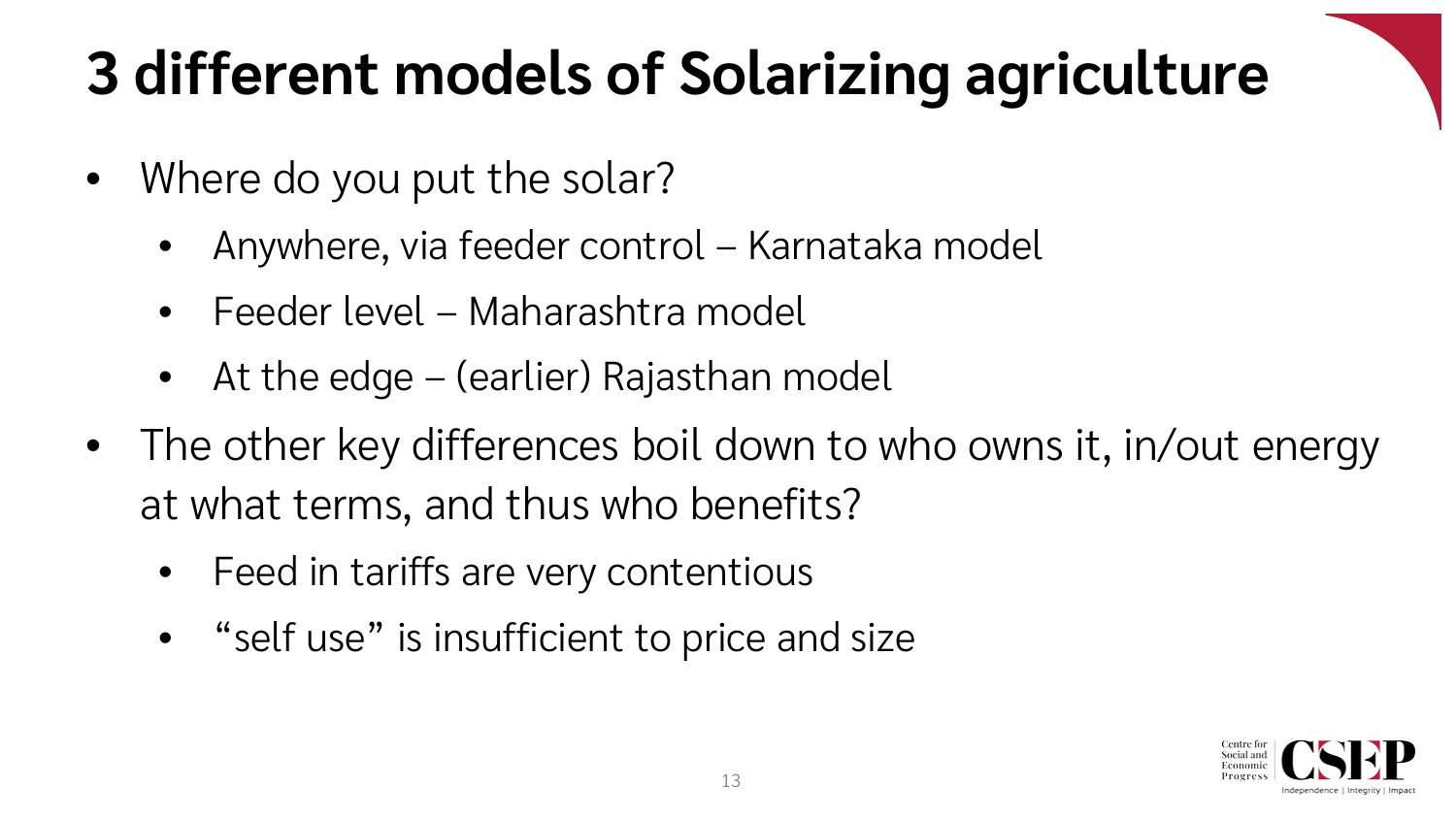#### **Issues and Hurdles**

- The solar has to be grid interactive
	- Not just if its insufficient but also for when it's surplus
	- *How do you right size it?*
- Is this a conflation of wholesale vs. retail?
	- We are changing an ongoing subsidy into a one-time capex subsidy
- Will all farmers benefit, or only the elite?
	- Minority of farmers are the ones who enjoy free/cheap power
- Crop choice distortions are already there

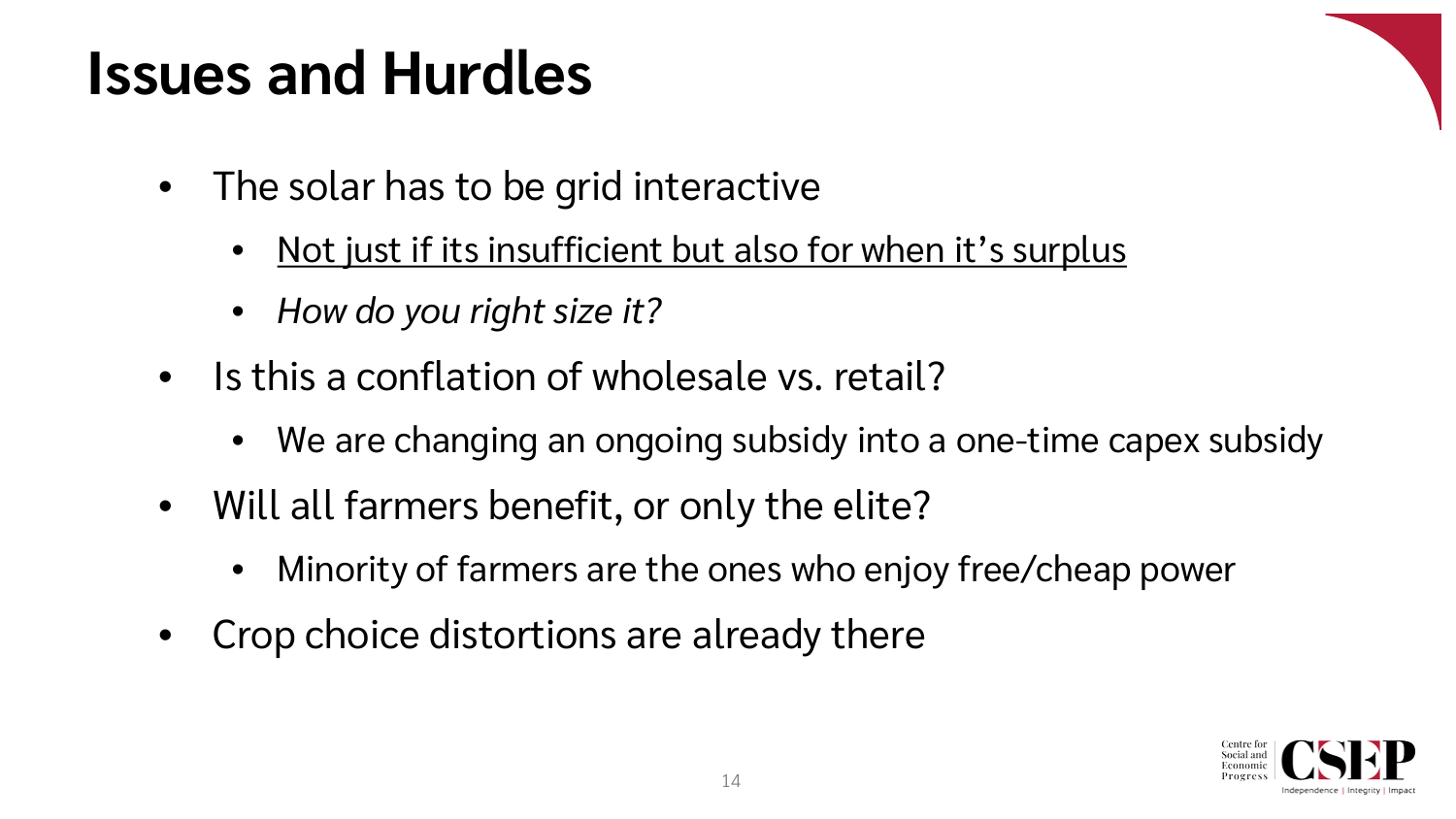# **Closing Thoughts**

- India's grid is in changing and must in a few years (ignore COVID)
	- Temporary surplus of coal capacity (~doubled FY11-16)
	- High RE targets initial target can be absorbed without much storage
- Is it fair to compare solar *procurement* vs. *retail* prices? (ignore pricing distortions)
- Need to improve signalling
	- Time of Day pricing
	- Wires and infra costs (Fixed vs. Variable)
	- Price to recognize edge-based disruption
		- "Paying customers" are the ones who will "leave the grid"
			- Open Access
			- RE
			- (soon) Storage, peer-to-peer